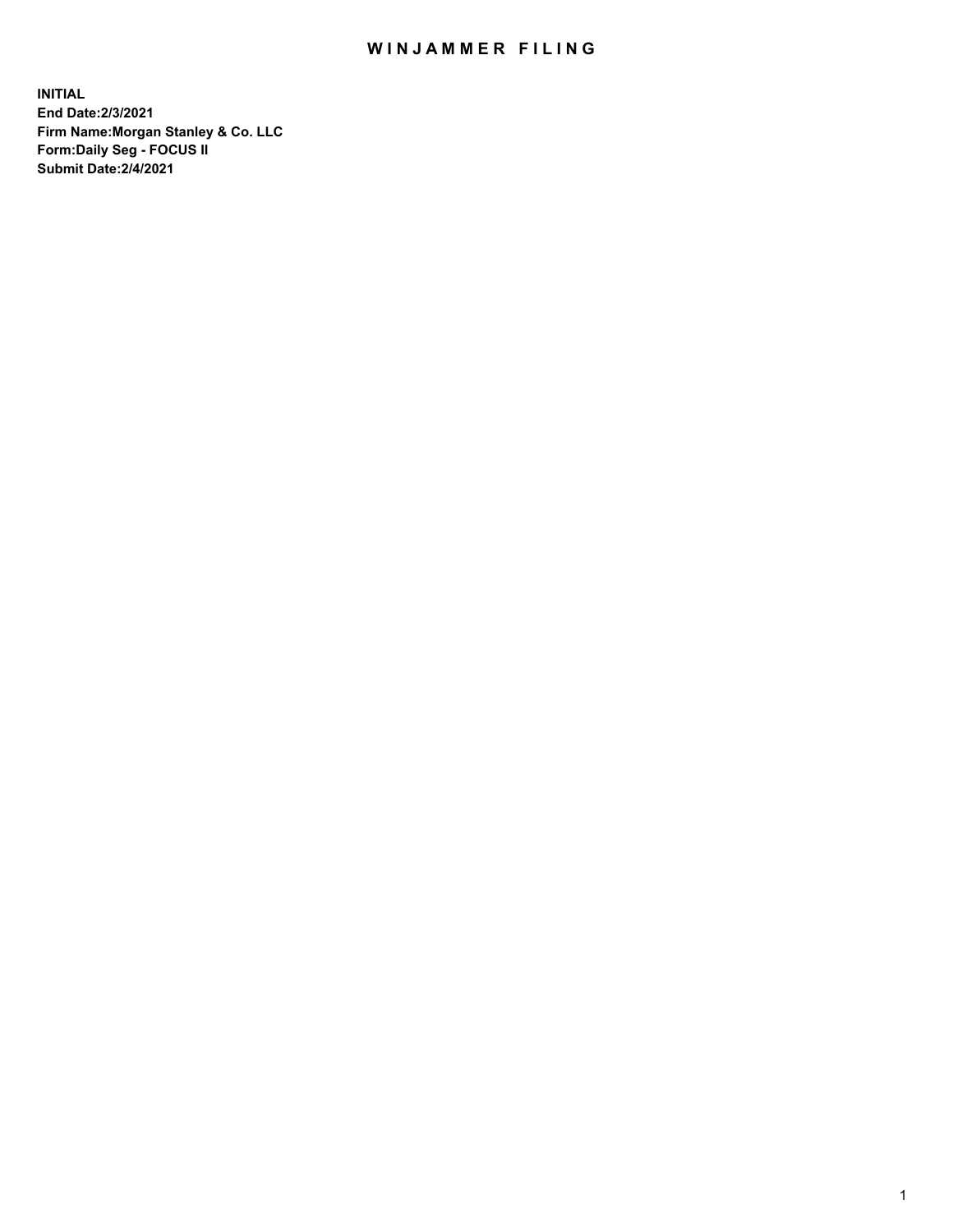**INITIAL End Date:2/3/2021 Firm Name:Morgan Stanley & Co. LLC Form:Daily Seg - FOCUS II Submit Date:2/4/2021 Daily Segregation - Cover Page**

| Name of Company                                                                                                                                                                                                                                                                                                                | <b>Morgan Stanley &amp; Co. LLC</b>                        |
|--------------------------------------------------------------------------------------------------------------------------------------------------------------------------------------------------------------------------------------------------------------------------------------------------------------------------------|------------------------------------------------------------|
| <b>Contact Name</b>                                                                                                                                                                                                                                                                                                            | <b>Ikram Shah</b>                                          |
| <b>Contact Phone Number</b>                                                                                                                                                                                                                                                                                                    | 212-276-0963                                               |
| <b>Contact Email Address</b>                                                                                                                                                                                                                                                                                                   | lkram.shah@morganstanley.com                               |
| FCM's Customer Segregated Funds Residual Interest Target (choose one):<br>a. Minimum dollar amount: ; or<br>b. Minimum percentage of customer segregated funds required:%; or<br>c. Dollar amount range between: and; or<br>d. Percentage range of customer segregated funds required between: % and %.                        | 235,000,000<br><u>0</u><br><u>00</u><br>0 <sup>0</sup>     |
| FCM's Customer Secured Amount Funds Residual Interest Target (choose one):<br>a. Minimum dollar amount: ; or<br>b. Minimum percentage of customer secured funds required:%; or<br>c. Dollar amount range between: and; or<br>d. Percentage range of customer secured funds required between: % and %.                          | 140,000,000<br><u>0</u><br><u>00</u><br>0 <sup>0</sup>     |
| FCM's Cleared Swaps Customer Collateral Residual Interest Target (choose one):<br>a. Minimum dollar amount: ; or<br>b. Minimum percentage of cleared swaps customer collateral required:% ; or<br>c. Dollar amount range between: and; or<br>d. Percentage range of cleared swaps customer collateral required between:% and%. | 92,000,000<br><u>0</u><br>0 <sup>0</sup><br>0 <sub>0</sub> |

Attach supporting documents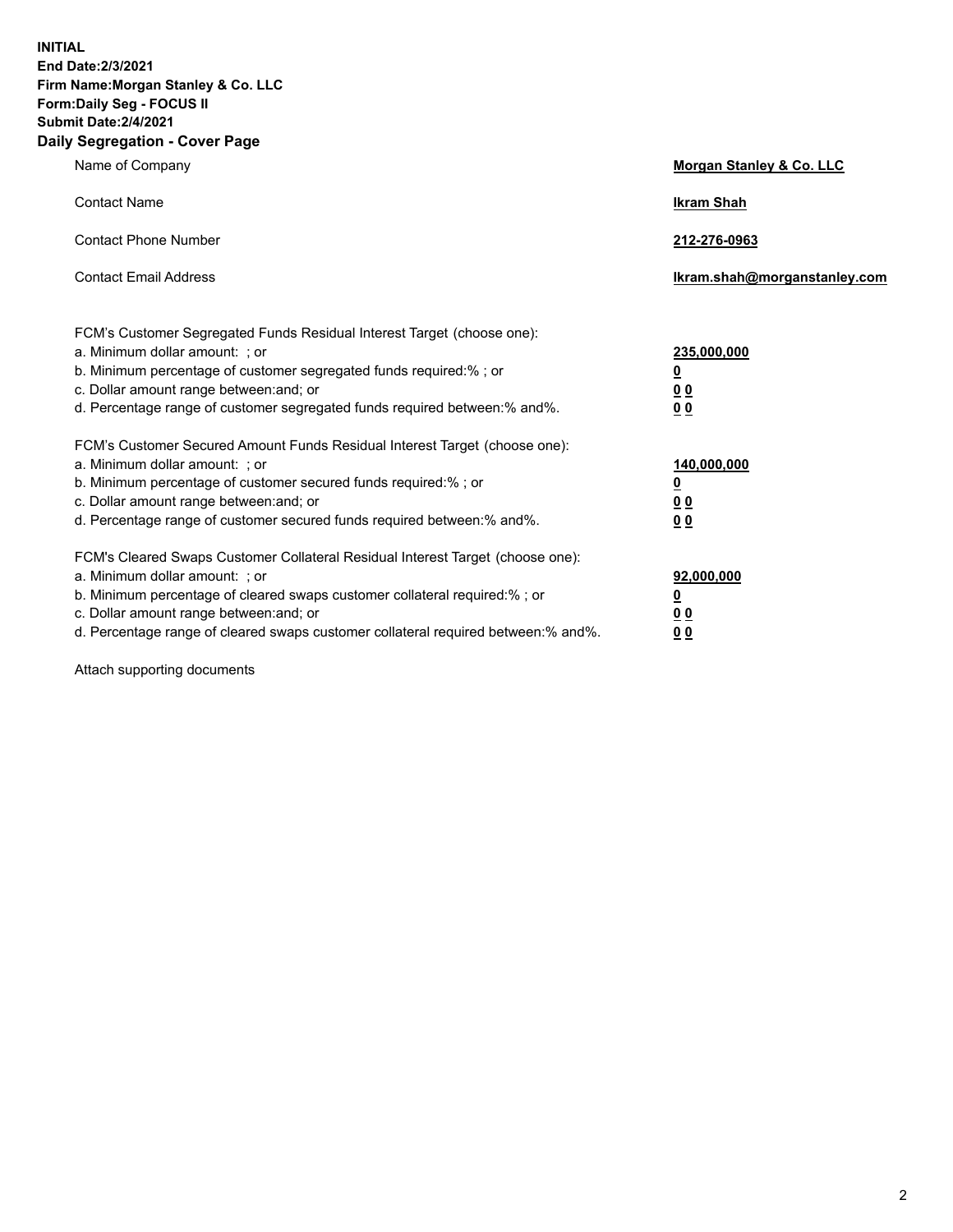## **INITIAL End Date:2/3/2021 Firm Name:Morgan Stanley & Co. LLC Form:Daily Seg - FOCUS II Submit Date:2/4/2021 Daily Segregation - Secured Amounts**

Foreign Futures and Foreign Options Secured Amounts Amount required to be set aside pursuant to law, rule or regulation of a foreign government or a rule of a self-regulatory organization authorized thereunder 1. Net ledger balance - Foreign Futures and Foreign Option Trading - All Customers A. Cash **4,481,576,291** [7315]

- 
- 2. Net unrealized profit (loss) in open futures contracts traded on a foreign board of trade **536,624,217** [7325]
- 3. Exchange traded options
	- a. Market value of open option contracts purchased on a foreign board of trade **12,182,596** [7335]
	- b. Market value of open contracts granted (sold) on a foreign board of trade **-8,378,553** [7337]
- 4. Net equity (deficit) (add lines 1. 2. and 3.) **7,317,031,032** [7345]
- 5. Account liquidating to a deficit and account with a debit balances gross amount **42,972,806** [7351] Less: amount offset by customer owned securities **-30,949,123** [7352] **12,023,683**
- 6. Amount required to be set aside as the secured amount Net Liquidating Equity Method (add lines 4 and 5)
- 7. Greater of amount required to be set aside pursuant to foreign jurisdiction (above) or line 6.

## FUNDS DEPOSITED IN SEPARATE REGULATION 30.7 ACCOUNTS

- 1. Cash in banks
	- A. Banks located in the United States **658,774,352** [7500]
	- B. Other banks qualified under Regulation 30.7 **731,032,021** [7520] **1,389,806,373**
- 2. Securities
	- A. In safekeeping with banks located in the United States **414,942,084** [7540]
	- B. In safekeeping with other banks qualified under Regulation 30.7 **22,082,898** [7560] **437,024,982**
- 3. Equities with registered futures commission merchants
	-
	- B. Securities **0** [7590]
	- C. Unrealized gain (loss) on open futures contracts **421,385** [7600]
	- D. Value of long option contracts **0** [7610]
	- E. Value of short option contracts **0** [7615] **22,327,422** [7620]
- 4. Amounts held by clearing organizations of foreign boards of trade
	- A. Cash **0** [7640]
	- B. Securities **0** [7650]
	- C. Amount due to (from) clearing organization daily variation **0** [7660]
	- D. Value of long option contracts **0** [7670]
	- E. Value of short option contracts **0** [7675] **0** [7680]
- 5. Amounts held by members of foreign boards of trade
	-
	-
	- C. Unrealized gain (loss) on open futures contracts **536,202,832** [7720]
	- D. Value of long option contracts **12,182,596** [7730]
	- E. Value of short option contracts **-8,378,553** [7735] **5,698,030,489**
- 6. Amounts with other depositories designated by a foreign board of trade **0** [7760]
- 7. Segregated funds on hand **0** [7765]
- 8. Total funds in separate section 30.7 accounts **7,547,189,266** [7770]
- 9. Excess (deficiency) Set Aside for Secured Amount (subtract line 7 Secured Statement Page 1 from Line 8)
- 10. Management Target Amount for Excess funds in separate section 30.7 accounts **140,000,000** [7780]
- 11. Excess (deficiency) funds in separate 30.7 accounts over (under) Management Target **78,134,551** [7785]

**0** [7305]

B. Securities (at market) **2,295,026,481** [7317]

[7354] **7,329,054,715** [7355]

**7,329,054,715** [7360]

[7530]

[7570]

A. Cash **21,906,037** [7580]

 A. Cash **3,300,022,115** [7700] B. Securities **1,858,001,499** [7710] [7740] **218,134,551** [7380]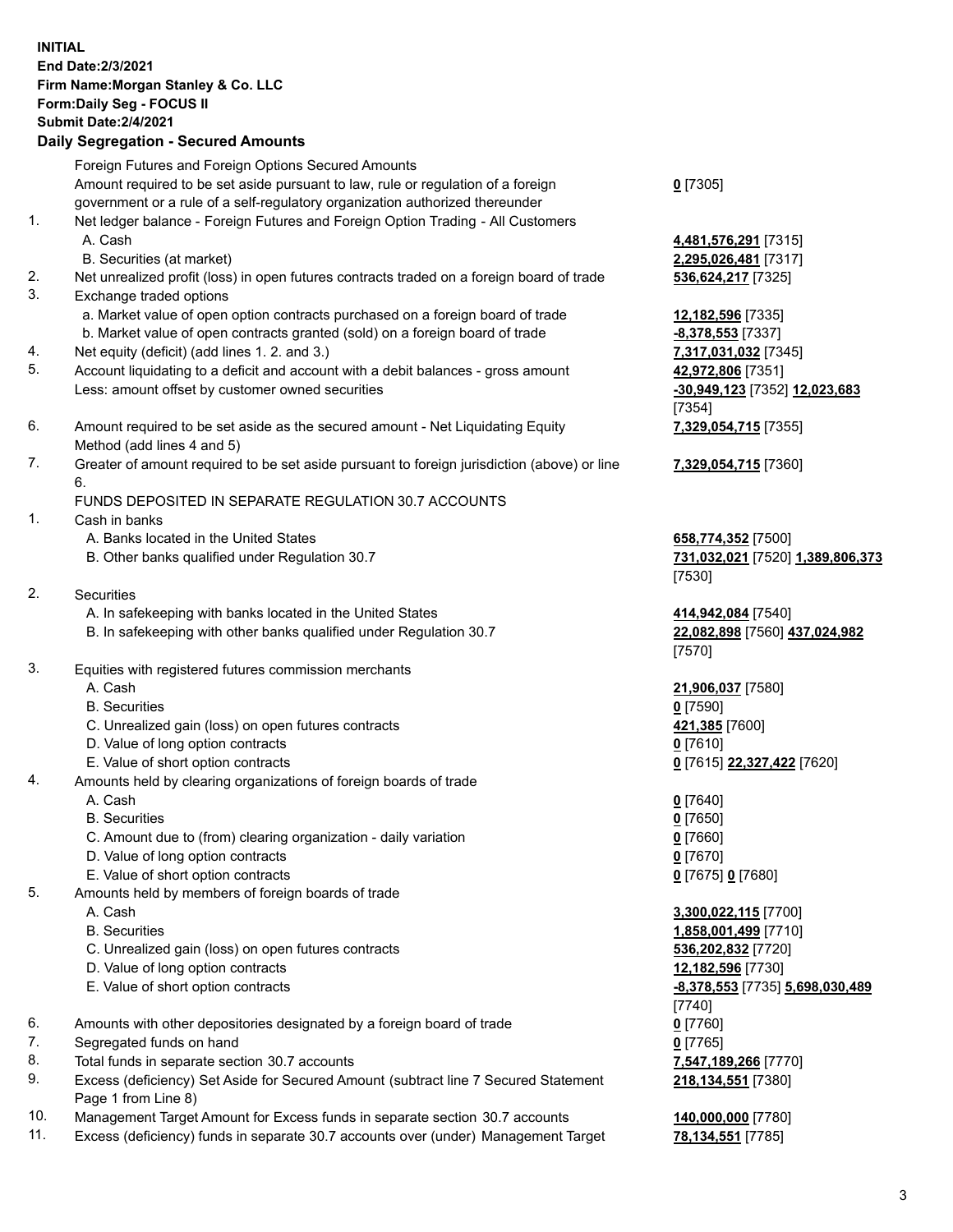**INITIAL End Date:2/3/2021 Firm Name:Morgan Stanley & Co. LLC Form:Daily Seg - FOCUS II Submit Date:2/4/2021 Daily Segregation - Segregation Statement** SEGREGATION REQUIREMENTS(Section 4d(2) of the CEAct) 1. Net ledger balance A. Cash **16,314,127,280** [7010] B. Securities (at market) **8,396,011,235** [7020] 2. Net unrealized profit (loss) in open futures contracts traded on a contract market **1,053,920,235** [7030] 3. Exchange traded options A. Add market value of open option contracts purchased on a contract market **611,031,399** [7032] B. Deduct market value of open option contracts granted (sold) on a contract market **-381,535,387** [7033] 4. Net equity (deficit) (add lines 1, 2 and 3) **25,993,554,762** [7040] 5. Accounts liquidating to a deficit and accounts with debit balances - gross amount **392,738,467** [7045] Less: amount offset by customer securities **-386,745,140** [7047] **5,993,327** [7050] 6. Amount required to be segregated (add lines 4 and 5) **25,999,548,089** [7060] FUNDS IN SEGREGATED ACCOUNTS 7. Deposited in segregated funds bank accounts A. Cash **4,668,398,707** [7070] B. Securities representing investments of customers' funds (at market) **0** [7080] C. Securities held for particular customers or option customers in lieu of cash (at market) **990,567,107** [7090] 8. Margins on deposit with derivatives clearing organizations of contract markets A. Cash **13,127,310,197** [7100] B. Securities representing investments of customers' funds (at market) **0** [7110] C. Securities held for particular customers or option customers in lieu of cash (at market) **7,405,444,128** [7120] 9. Net settlement from (to) derivatives clearing organizations of contract markets **-44,517,573** [7130] 10. Exchange traded options A. Value of open long option contracts **611,031,399** [7132] B. Value of open short option contracts **and the set of our original contracts -381,535,387** [7133] 11. Net equities with other FCMs A. Net liquidating equity **7,879,130** [7140] B. Securities representing investments of customers' funds (at market) **0** [7160] C. Securities held for particular customers or option customers in lieu of cash (at market) **0** [7170] 12. Segregated funds on hand **0** [7150] 13. Total amount in segregation (add lines 7 through 12) **26,384,577,708** [7180] 14. Excess (deficiency) funds in segregation (subtract line 6 from line 13) **385,029,619** [7190] 15. Management Target Amount for Excess funds in segregation **235,000,000** [7194]

16. Excess (deficiency) funds in segregation over (under) Management Target Amount Excess

**150,029,619** [7198]